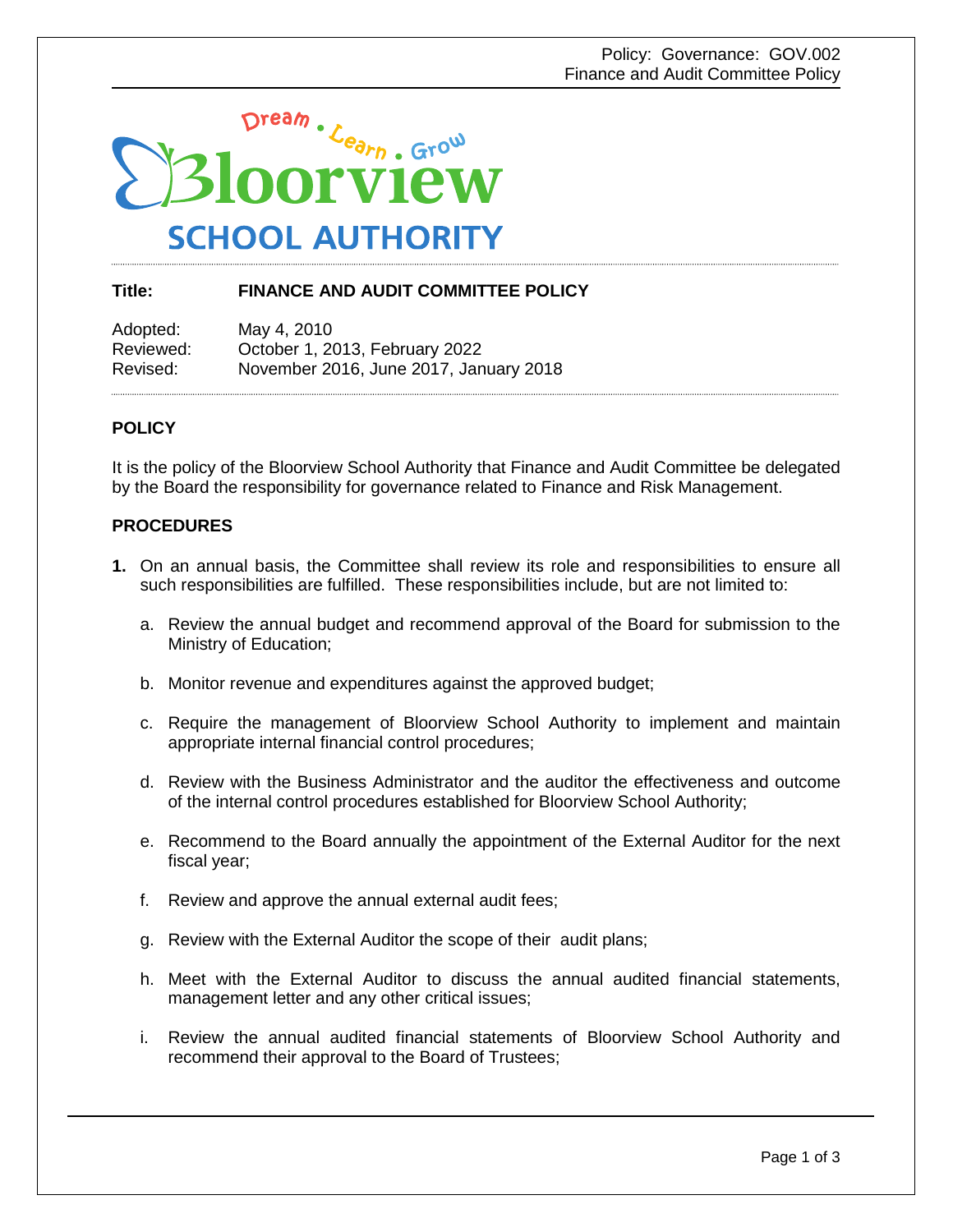- j. Review the principal risks and potential risks facing Bloorview School Authority and systems to effectively manage and mitigate risk;
- k. Identify the financial impact for Bloorview School Authority of any risk identified in (j) above (e.g., disaster recovery issues, law suits, wrongful dismissal, unforeseen emergencies);
- l. Report from the administrative staff to the Board on a quarterly basis. The Schedule of Operating Funds will be sent quarterly to the Board members electronically in advance of the Board meeting. Finance and Audit will review the statement prior to the Board meeting and be available to answer questions. Finance and Audit will bring recommendations and/or raise issues as needed from its review of the statements.
- m. Monitor the Expenditure Guidelines Procedure and report to the Board as needed. (BF#1)
- n. Review and approve the capitalization limits
- o. Monitor and review, on an ongoing basis, the job descriptions, compensation and benefits for non-teaching support staff (exclusive of TDSB staff) with reports to Board as appropriate throughout the year.
- p. Monitor and ensure adherence to all Ministry laws and regulations and to the Audit Policy.
- q. Any two of the Supervisory Officer, the Principal and the Senior Director of Finance for the Holland Bloorview Kids Rehabilitation Hospital will co-sign for all cheques in excess of \$1,000.00 with the exception that any cheque issued to the hospital itself must be cosigned by the Supervisory Officer and the Principal.
- r. Receive a weekly cheque list for review by the members of the Finance and Audit committee. On a quarterly basis, the Chair of the Finance and Audit Committee will physically review the cheque register and back up documents for monitoring purposes.
- s. Review this Policy and procedures on an annual basis and update as required.
- t. Review and approve any submissions from trustees for professional development grants or expense reimbursement.
- **2.** The Committee shall be comprised of not less than three Trustees. Other members of the Committee will be the Principal, Supervisory Officer and the Business Administrator. A quorum of the majority of the members of the Finance & Audit Committee, at least two of whom are trustees, is required in order to duly constitute a meeting.
- **3.** The Committee will meet as required. The meetings will normally precede the monthly Board meeting.
- **4.** The committee will present a verbal report to the Board on the activities and decisions of the most recent Finance and Audit Committee meeting, which will be recorded in the minutes.